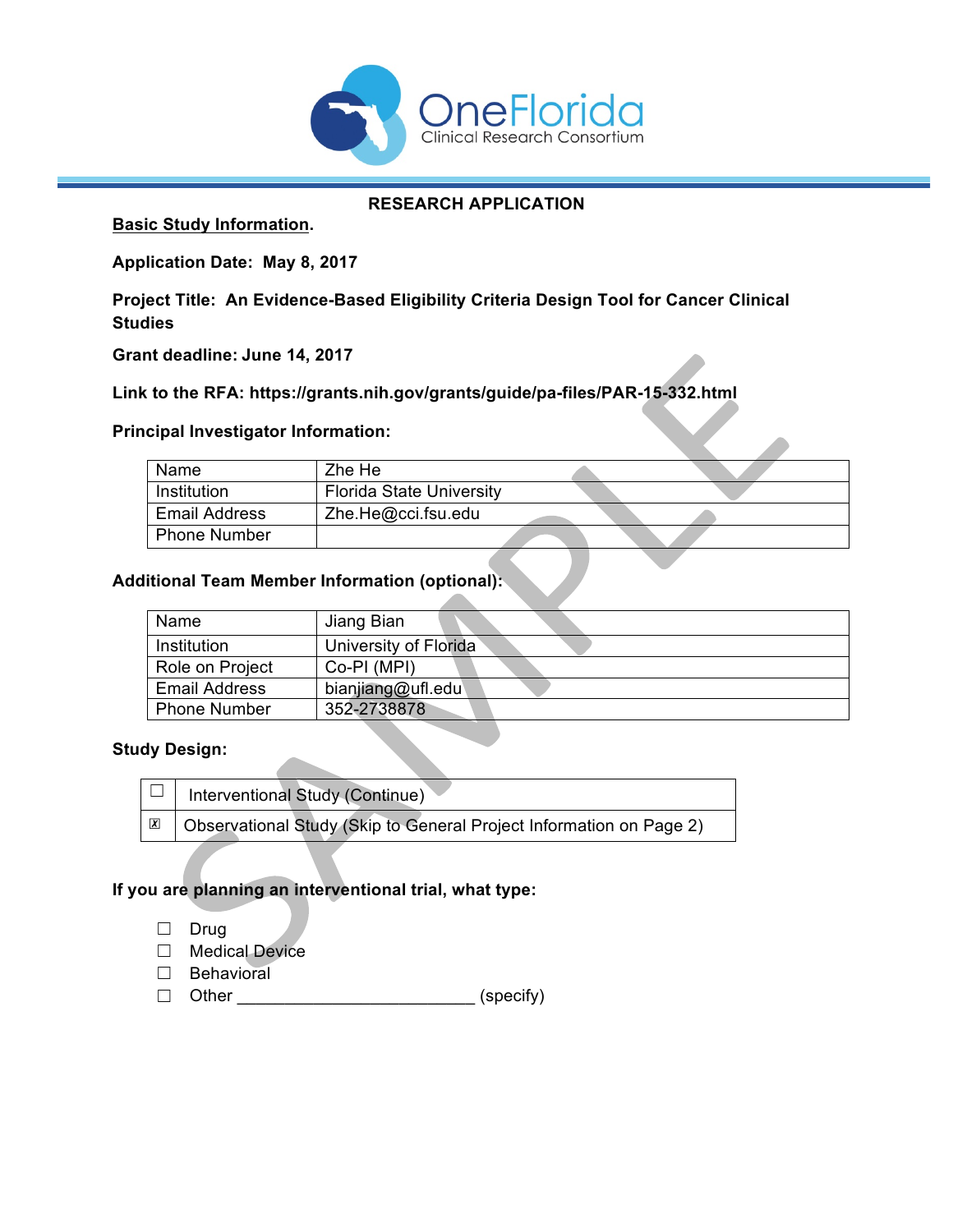

# **Did you include any of the supporting documentation listed below (OPTIONAL)? Please select all that apply:**

| ⋉ | Abstract                            |
|---|-------------------------------------|
|   | Proposal/Protocol/Grant application |
|   | Letter of intent                    |
|   | <b>Technical specifications</b>     |
|   | Other (please specify               |
|   |                                     |

## **Describe the study purpose and specific aims.**

We propose a web-based tool for supporting the evidence-based eligibility criteria deign in cancer studies and help assess study feasibility and *a priori* generalizability. This tool will allow trial designers to iteratively refine the study's eligibility criteria (consequently, the study population), addressing three key gaps: 1) reducing the subjectivity and the vagueness of criteria through making the criteria computable, 2) helping selection of study sites to maximize enrollment rates (i.e., through visualizing (in-)eligible patients based on sites' clinical data warehouse), and 3) quantifying the population representativeness of the study during the design phrase (i.e., *a priori* generalizability). The initial design of the tool will focus on breast and colorectal cancer trials.

Note that this is a resubmission application, and the previous application has been approved by the OneFlorida Executive Committee (the previous letter is attached).

## **Describe the potential impact and innovation of the proposed study.**

This project aims to fill an important gap in evidence-based medicine with a novel datadriven tool that helps cancer trial designers fine tune eligibility criteria while discerning the feasibility and generalizability of a study during its design phase.

**Describe the intervention(s). If the study is observational, describe the comparisons that will be made.**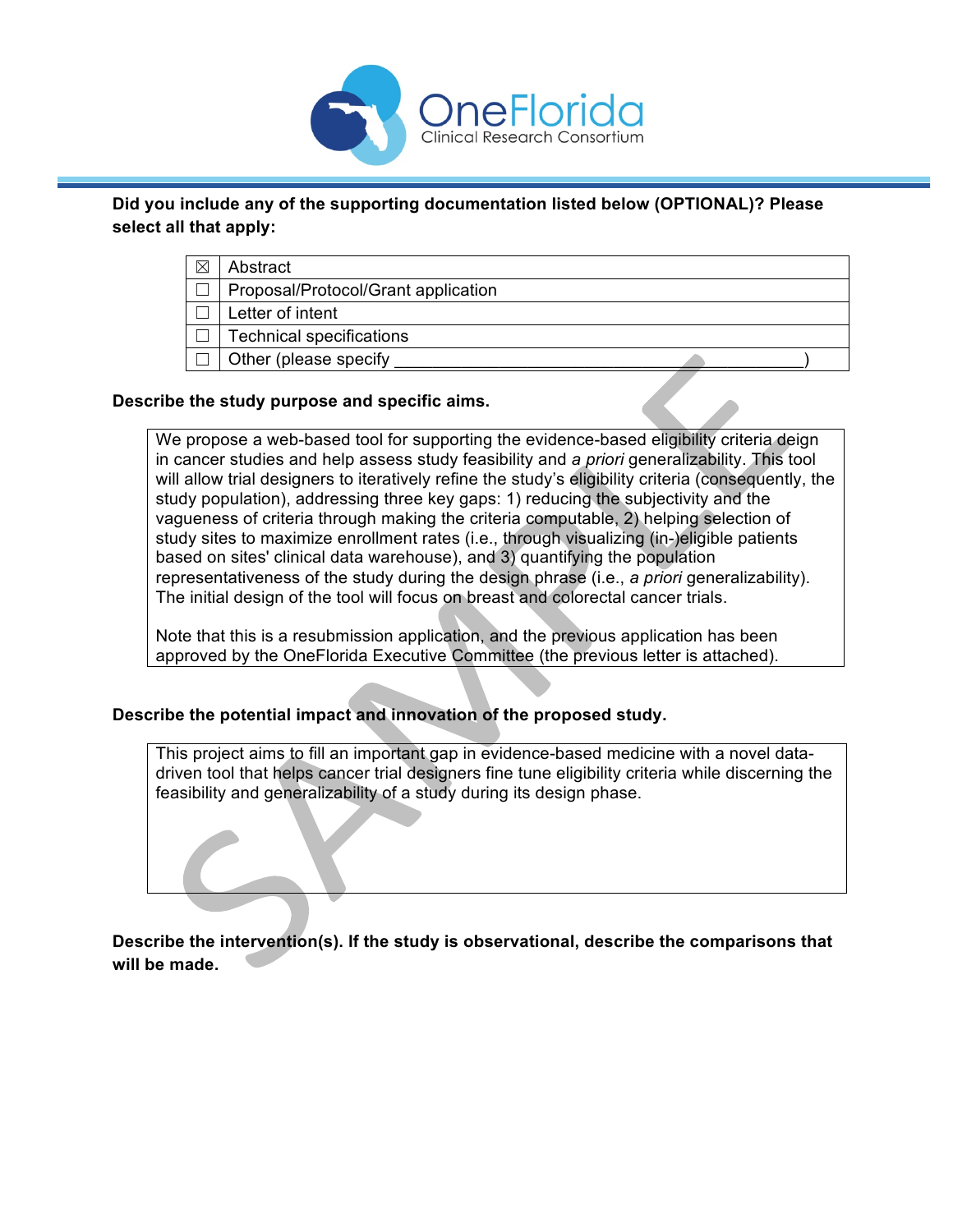

The study is the development of informatics tools to help investigators design clinical trial eligibility criteria. The comparison will be between the investigators who use the tool vs. the investigators who do not use the tool, in terms of the quality (e.g., whether the criteria are subjective, vague, or not evidence-based) of the eligibility criteria, and the generalizability of the study.

## **Study Outcomes of Interest:**

| <b>Primary Outcome</b> | The quality of the clinical trial eligibility criteria |
|------------------------|--------------------------------------------------------|
| Secondary              | The generalizability of the study                      |
| Outcome(s)             |                                                        |

#### **Estimated Project Timeline:**

| Anticipated start date                     | 4/1/2018  |
|--------------------------------------------|-----------|
| Anticipated end date                       | 3/31/2021 |
| Months of intervention (if interventional) |           |

## **Targeted Population (Inclusion/Exclusion Criteria):**

We will need data from OneFlorida Data Trust on patients with breast and colorectal cancer.

## **Sample Size and Rationale (PATIENTS):**

All patients with breast and colorectal cancer, as one of the goals of the tool is to help investigator visualize patients who meet the clinical trial eligibility criteria.

**Recruitment Strategy (if interventional):**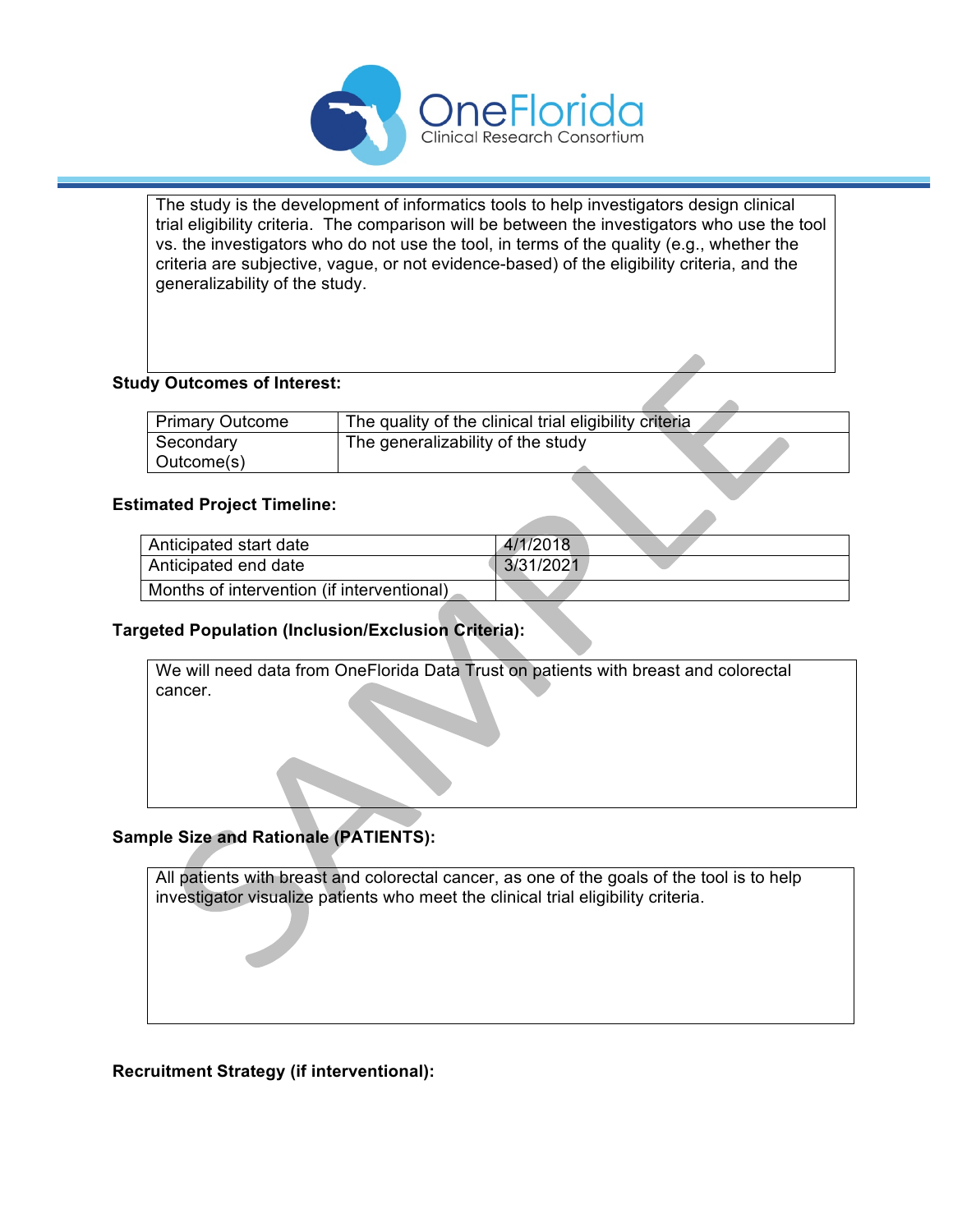

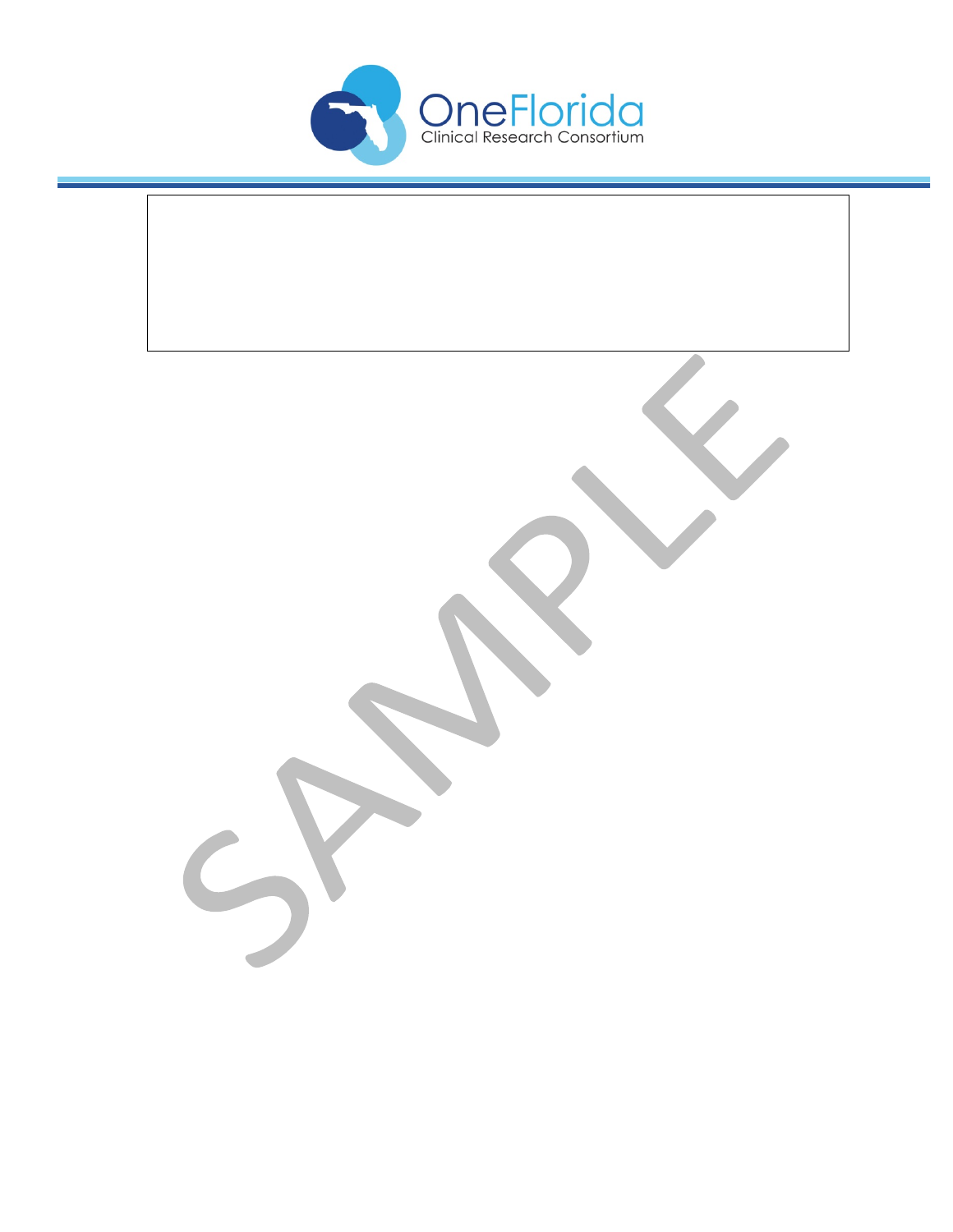

**OneFlorida Overall Resource Request. Please review the OneFlorida mission and resources, described on the website [\(http://onefloridaconsotrium.org](http://onefloridaconsotrium.org)). A brief consultation will be scheduled at your convenience after this application has been submitted. If you would prefer to discuss these questions during your consultation, please indicate this in the form below.** 

**Which OneFlorida resources are you interested in?:**

|                | <b>Resource Requested</b>                                |
|----------------|----------------------------------------------------------|
| $\overline{x}$ | Data Trust                                               |
| П              | <b>ResearchACTS</b>                                      |
|                | <b>Practice Facilitators</b>                             |
|                | Data Management                                          |
|                | <b>Site Visits</b>                                       |
|                | <b>Study Coordination</b>                                |
|                | <b>Research Coordination</b>                             |
|                | <b>IRB Coordination</b>                                  |
|                | Training/Education                                       |
|                | Other                                                    |
|                | would prefer to discuss my needs during the consultation |

**How does your proposal fit with the mission of OneFlorida? Please select all that apply:**

|             | Patient-centered                                                           |
|-------------|----------------------------------------------------------------------------|
| ⊠           | Focuses on the mission of OneFlorida                                       |
|             | Uses one or more health systems that comprise OneFlorida                   |
| $\boxtimes$ | Uses the OneFlorida data trust and/or the practice-based research network  |
|             | and/or OneFlorida infrastructure/resources                                 |
|             | Demonstrates how patients, clinicians, and other relevant stakeholders are |
|             | engaged in the design, conduct, analysis, or dissemination of the research |
|             |                                                                            |

**Describe any existing or proposed affiliation or engagement with PCORnet Clinical Data Research Networks CDRNs or Patient-Powered Research Networks PPRNs (if applicable):**

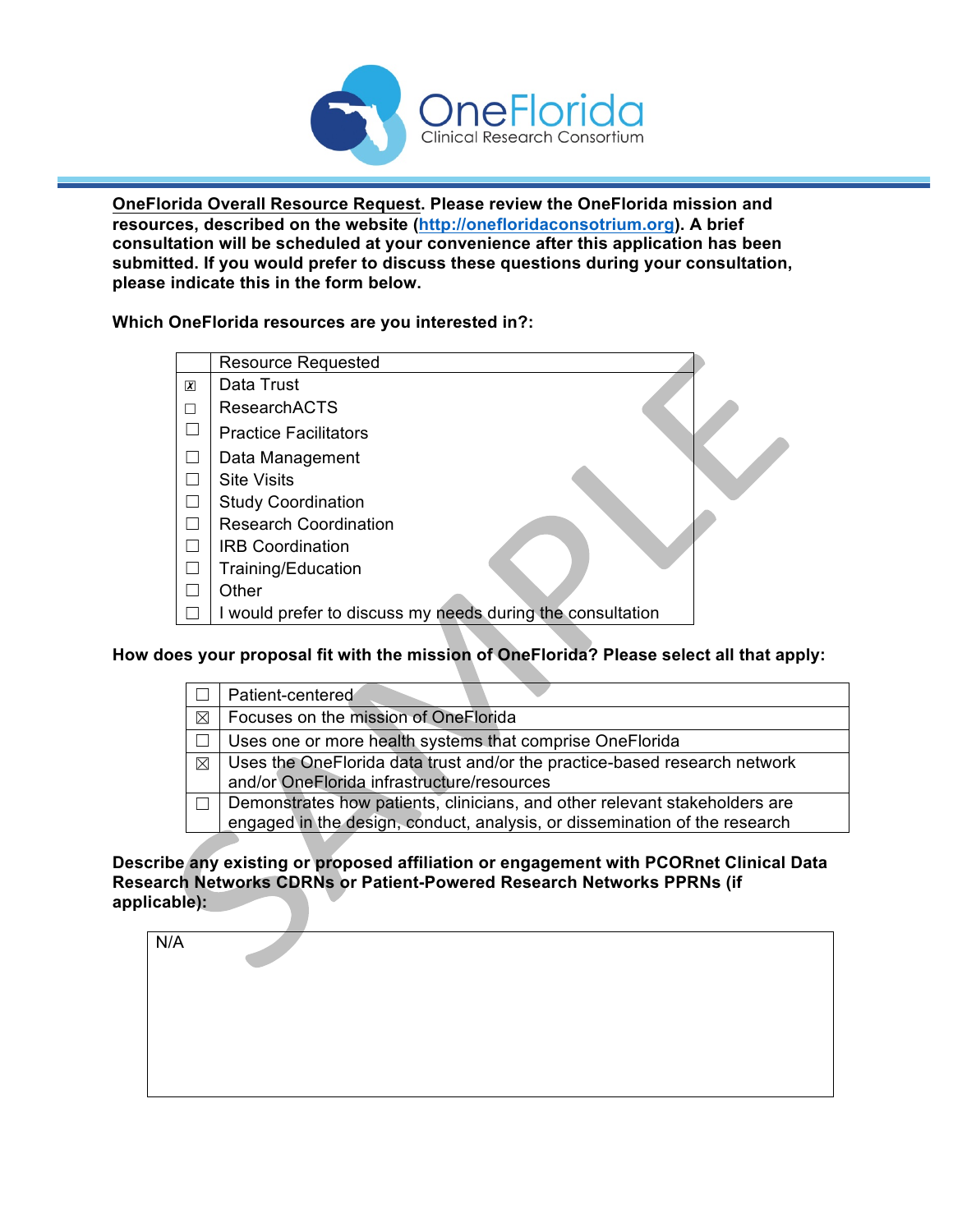

**OneFlorida Data Trust.** *If your study will utilize the OneFlorida Data Trust, please complete this page. If not, please skip to the OneFlorida Practice Network on page 5.*

**Has your team developed a "computable phenotype" or other analysis code that you would like to use for this query?**

- $\Box$  Yes (Include the code with this request and skip to the OneFlorida Practice Network section)
- $\mathbb{Z}$  No (Complete the table and questions below)

**The Data Trust Program can help you develop analysis code. Please complete all applicable boxes in the table below to the best of your ability. If needed place the codes on an accompanying excel spreadsheet or word document.** 

|                  | Applicable?  | <b>Description</b>                               | <b>Details/List</b>      |
|------------------|--------------|--------------------------------------------------|--------------------------|
| <b>Inclusion</b> | <b>Z</b> Yes | Please include a text description of the         | Patients with breast and |
| criteria         | $\Box$ No    | patients to be included in the query             | colorectal cancer.       |
| Exclusion        | $\Box$ Yes   | Please include a text description of the         |                          |
| criteria         | $X$ No       | patients to be excluded in the query             |                          |
| Diagnosis        | $\Box$ Yes   | Include a list of ICD 9 and/or 10 codes and      | Breast cancer: ICD-9:    |
| (ICD) codes      | $\Box$ No    | how they are related to the inclusion/exclusion  | 174.*; ICD-10: C50.*     |
|                  |              | criteria                                         | Colorectal cancer: ICD-  |
|                  |              |                                                  | 9: 153.*, 154.*; ICD-10: |
|                  |              |                                                  | C18.*; C20.*; C21.*      |
| Procedure        | $\Box$ Yes   | Include a list of CPT codes and how they are     |                          |
| (PCT) codes      | $X$ No       | related to the inclusion/exclusion criteria      |                          |
| Common Data      | $X$ Yes      | Include a list of CDM variables you would like   | <b>ALL</b>               |
| Model (CDM)      | $\Box$ No    | included in the query                            |                          |
| variables        |              |                                                  |                          |
| Date range       | $\Box$ Yes   | If yes, include data range. If no, all available |                          |
|                  | $X$ No       | data will be included in the query               |                          |

**Please include any other information you feel will be needed to write an appropriate query for this request. If you have an example of the needed table or formatting requirements for how the results are returned to you, please enter below.**

## **Do you need the patients counts stratified by any variables of interest?**

- $\boxtimes$  Yes (If yes, please enter a stratification plan in the text box below)
- $\Box$  No (If no, please skip to the OneFlorida Practice Network section)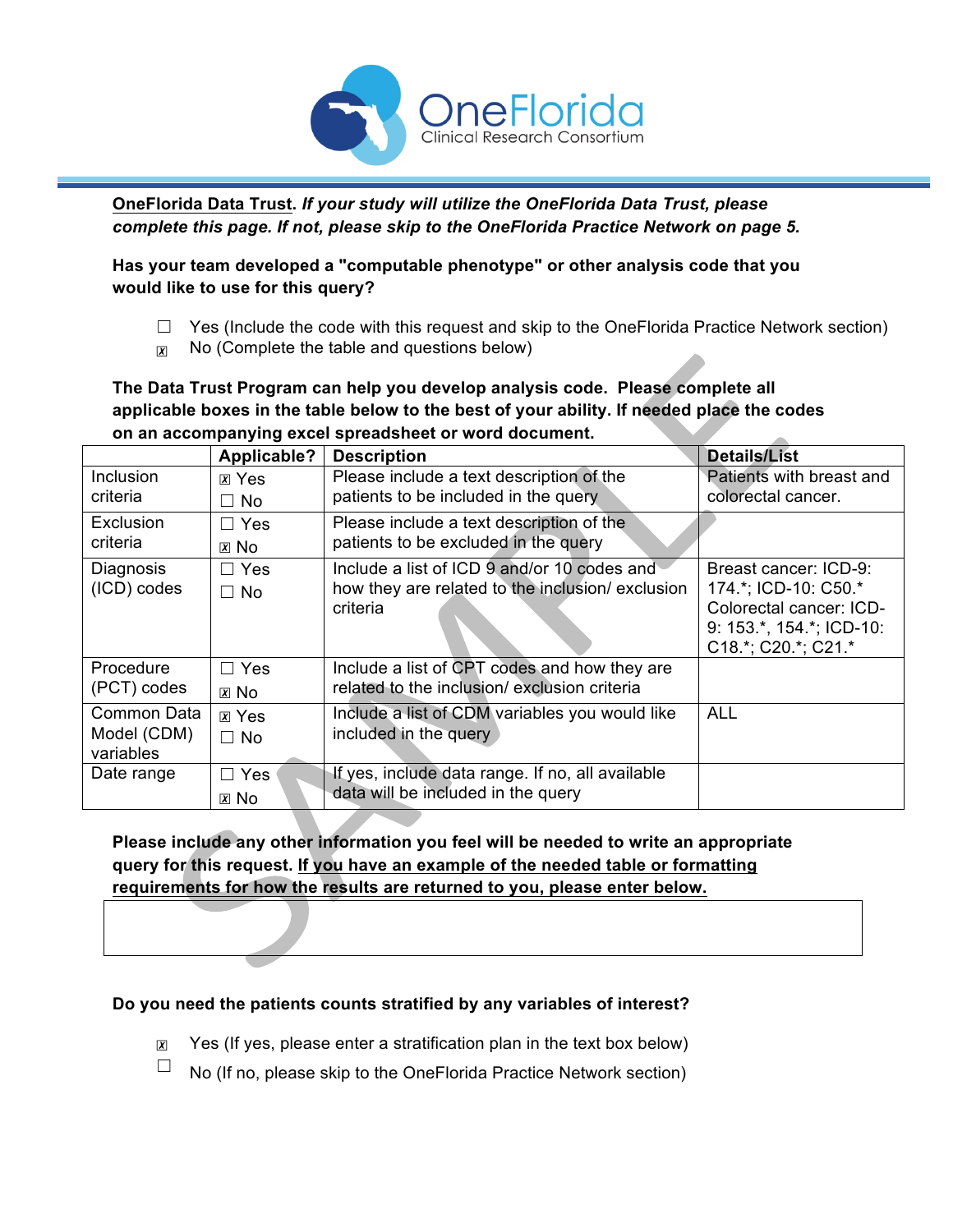

Age, gender, race, and ethnicity.

**OneFlorida Practice Network. If your project will utilize the OneFlorida Practice Network, please complete this page. If not, please skip to Study Funding.**

**Practice Type Requested and Rationale:**

**Number of Patients Needed to Enroll at Each Site:**

**Sample Size and Rationale (PRACTICES):**

**Practice Involvement/Study Procedures with Potential Impact to Sites:**

**Practice Supports Needed:**

**Potential Benefits to Practices to Participate:**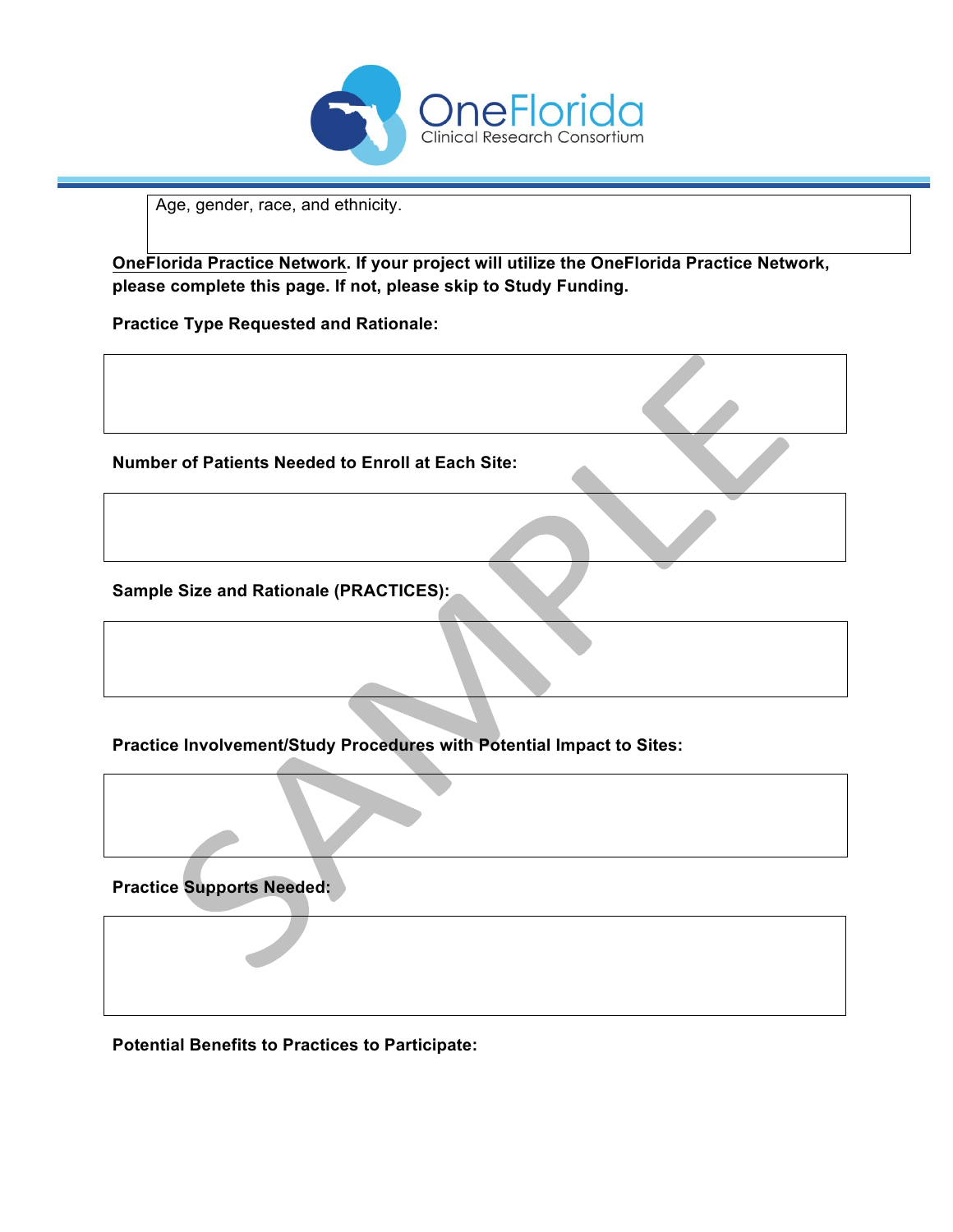

# **Study Funding:**

| Have you already obtained funding? |  |  |
|------------------------------------|--|--|
|------------------------------------|--|--|

- ☐ Yes
- ☐ No, but I have already applied for funding
- $\boxtimes$  No, but I plan to apply for funding
- ☐ Not applicable
- ☐ Other\_\_\_\_\_\_\_\_\_\_\_\_\_\_\_\_\_\_\_\_\_ (specify)

## **To which funding agency (agencies) have you or will you apply to in order to fund this research?**

 $\frac{1}{2}$ 

- ☐ PCORI
- ☒ NIH
- ☐ Industry
- □ Foundation
- ☐ Other\_\_\_\_\_\_\_\_\_\_\_\_\_\_\_\_\_\_\_\_\_ (specify)
- □ N/A (internally funded)

## **Which funding mechanism(s) did you or will you target (please list the RFA number(s) is available)?**

**https://grants.nih.gov/grants/guide/pa-files/PAR-15-332.html**